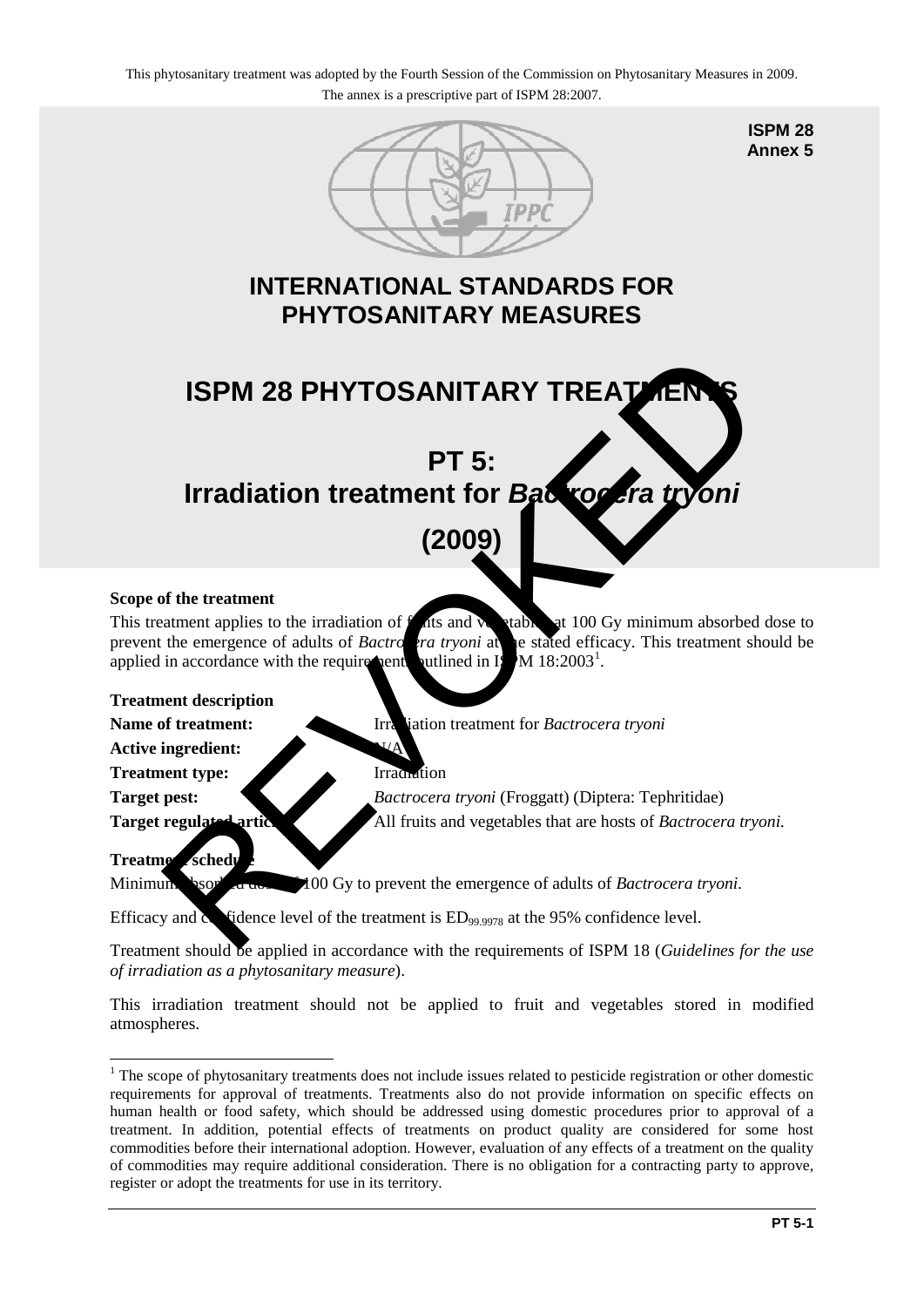## **Other relevant information**

Since irradiation may not result in outright mortality, inspectors may encounter live, but non-viable *Bactrocera tryoni* (larvae and/or pupae) during the inspection process. This does not imply a failure of the treatment.

The Technical Panel on Phytosanitary Treatments based its evaluation of this treatment on the research work undertaken by Heather *et al.* (1991) that determined the efficacy of irradiation as a treatment for this pest in *Mangifera indica*.

Extrapolation of treatment efficacy to all fruits and vegetables was based on knowledge and experience that radiation dosimetry systems measure the actual radiation dose absorbed by the target pest independent of host commodity, and evidence from research studies on a variety of pests and commodities. These include studies on the following pests and hosts: *Anastrepha ludens* (*Citrus paradisi* and *Mangifera indica*), *A. suspensa* (*Averrhoa carambola*, *Citrus paradisi* and *Mangifera indica*), *Bactrocera tryoni* (*Citrus sinensis*, *Lycopersicon lycopersicum*, *Malus domestica*, *Mangifera indica*, *Persea americana* and *Prunus avium*), *Cydia pomonella* (*Malus de estica* and a ficial diet) and *Grapholita molesta* (*Malus domestica* and artificial diet) (Bustar *et a*) 2004; Guld & von Windeguth, 1991; Hallman, 2004, Hallman & Martinez, 2001; Jessep *et al.*, 192; Masour, 2003; von Windeguth, 1986; von Windeguth & Ismail, 1987). It is cognized, however, that treatment efficacy has not been tested for all potential fruit and vegetable  $\sim$  the target pest. If evidence becomes available to show that the extrapolation of the trainent to cover all hosts of this pest is incorrect, then the treatment will be reviewed. dities. These include studies on the following pests and hosts: Anastrepha ludens<br>
is Bactrocera tryoni (Citrus sinensis, Lycopersicon hycopersicum, M<br> *Bactrocera tryoni (Citrus sinensis, Lycopersicon hycopersicum, M*<br>

#### **References**

- **Bustos, M.E., Enkerlin, W., Reyes, J. & Toledoc, J. 2004.** Irradiation of mangoes as a postharvest quarantine treatment for fruit flies (Diptera: Tephritidae). *Journal of Economic Entomology*, 97: 286−292.
- **Gould, W.P. & von Windeguth, A.L.** 1991. Gamma irradiation as a quarantine treatment for carambolas infested with Caribb**on fruit flies.** *Florida Entomologist*, 74: 297−300.
- Hallman, G.J. 2004. Ionizing irradition quarantine treatment against Oriental fruit moth (Lepidoptera: Tortricidae) in ambient and hypoxic atmospheres. *Journal of Economic Entomology*, 97: 82→827.
- Hallman, G.J. & Martinez, L.R. 2001. Inizing irradiation quarantine treatments against Mexican fruit fly (Diptera: Tephritidae) in citrus fruits. *Postharvest Biology and Technology*, 23: 71−77.
- Heather, N.W., Correct R.J. **Banos, C.** 1991. Disinfestation of mangoes with gamma irradiation against two Australian fruit flies (Diptera: Tephritidae). *Journal of Economic Ent iology*, 4: 1304
- **Jessup, A., Righeric H., Millar, A., Sloggett, R.F. & Quinn, N.M.** 1992. Gamma irradiation as a commodity treatment against the Queensland fruit fly in fresh fruit. *Proceedings of the Research Coordination Meeting on Use of Irradiation as a Quarantine Treatment of Food and Agricultural Commodities*, 1990: 13−42.
- **Mansour, M.** 2003. Gamma irradiation as a quarantine treatment for apples infested by codling moth (Lepidoptera: Tortricidae). *Journal of Applied Entomology*, 127: 137−141.
- **von Windeguth, D.L.** 1986. Gamma irradiation as a quarantine treatment for Caribbean fruit fly infested mangoes. *Proceedings of the Florida State Horticultural Society*, 99: 131−134.
- **von Windeguth, D.L. & Ismail, M.A.** 1987. Gamma irradiation as a quarantine treatment for Florida grapefruit infested with Caribbean fruit fly, *Anastrepha suspensa* (Loew). *Proceedings of the Florida State Horticultural Society*, 100: 5−7.